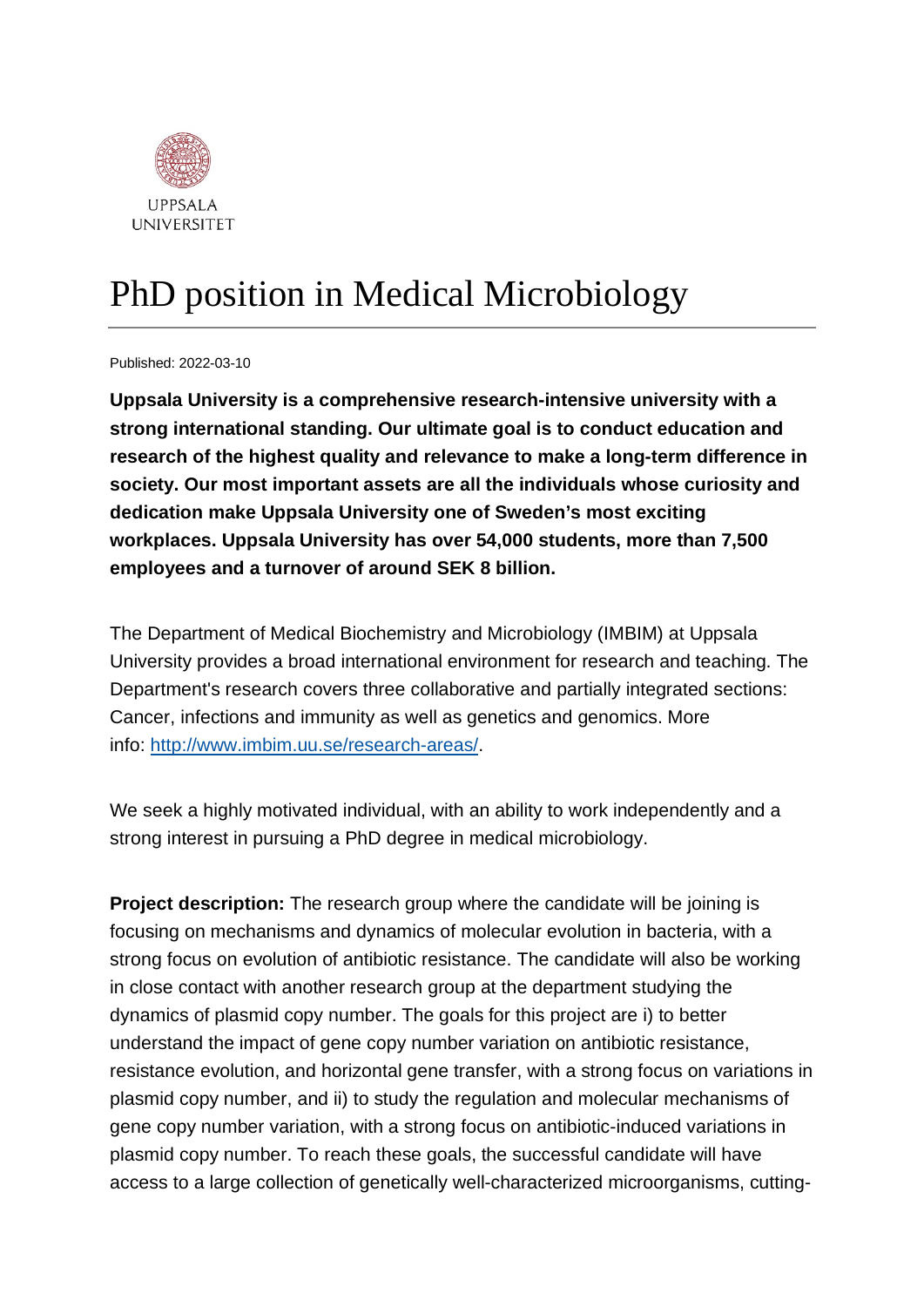edge tools (including ddPCR, Illumina and Nanopore sequencing), and an interactive and stimulating working environment.

**Duties:** The successful candidate will primarily engage in research work and doctoral studies. Other duties at the institution are administration and teaching that may be included in the employment at a maximum level of 20 %.

**Qualifications:** For employment the candidate must hold a M.Sc. degree (or equivalent, corresponding to 240 credits) in Genetics, Microbiology, Evolutionary Biology or a related field. We are looking for a candidate who has a strong interest in basic research in microbiology and bacterial genetics. Previous practical experience in microbiology and bacterial genetics is highly desired. Working knowledge in bioinformatics and statistics is highly appreciated. Very good oral and written communication skills in English are required. Emphasis will also be given on personal qualities such as collaboration and communication skills as well as analytical capacity. Ability to take own initiatives as well as to work well independently and in interaction with other research groups is an asset.

To be employed as a PhD student, the applicant must be accepted in a doctoral programme. Information concerning doctoral education, requirements and rules of admission can be found at [http://www2.medfarm.uu.se/utbildning/forskarniva/.](http://www2.medfarm.uu.se/utbildning/forskarniva/) The length of the study period for full time employment is a maximum of four years. Terms for graduate studies can be found in Högskoleförordningen 5 kap 1-7 §§. Salary is subject to established local guidelines**.**

**Salary:** According to local agreement for PhD students.

**Starting date:** As agreed.

**Type of position:** Temporary position according to the Higher Education Ordinance chapter 5 §§ 1-7.

**Scope of employment:** 100%.

**For further details, please contact:** Dr. Hervé Nicoloff, [herve.nicoloff@imbim.uu.se,](mailto:herve.nicoloff@imbim.uu.se) or Dr. Helen Wang, [helen.wang@imbim.uu.se.](mailto:helen.wang@imbim.uu.se)